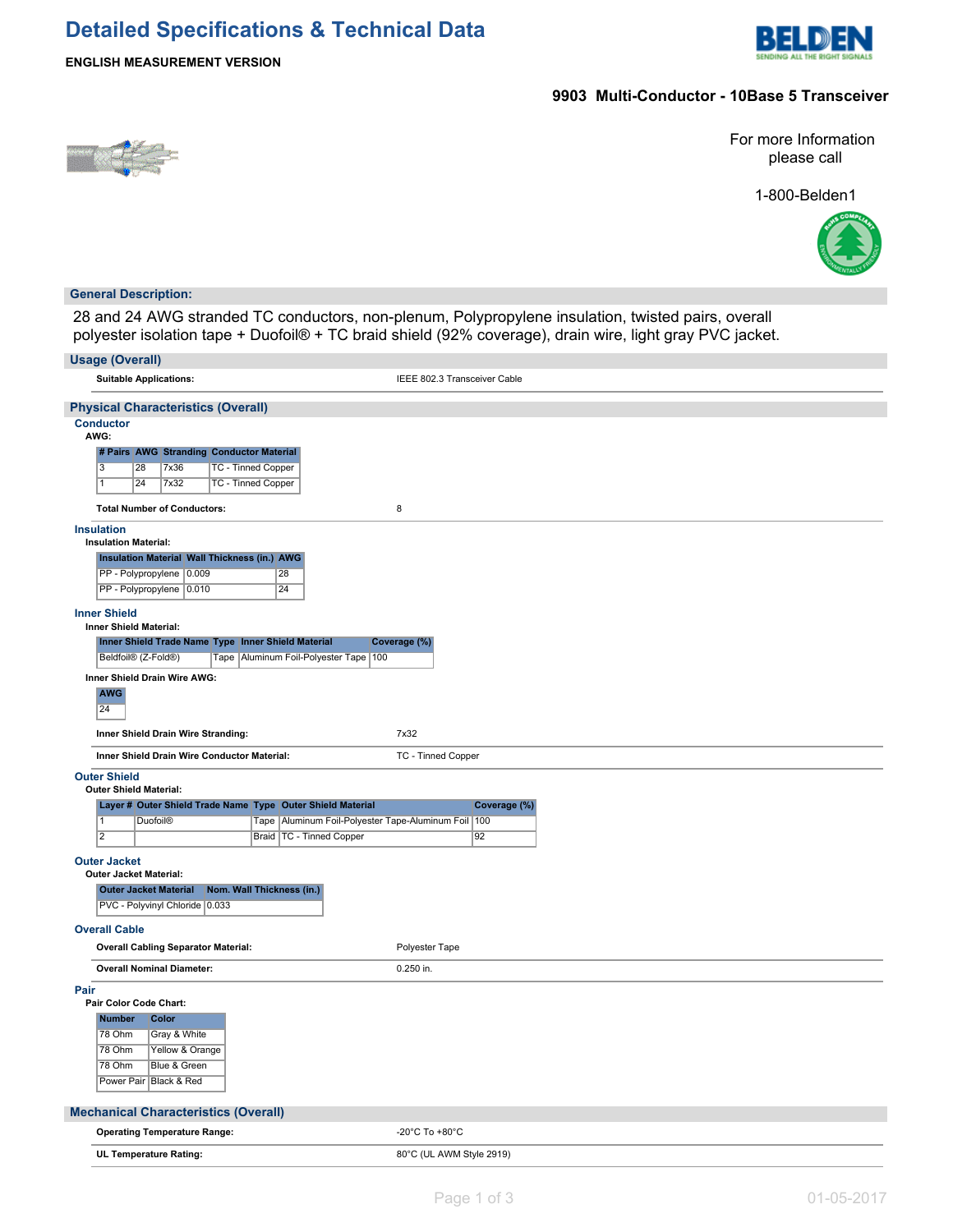# **Detailed Specifications & Technical Data**



# **ENGLISH MEASUREMENT VERSION**

## **9903 Multi-Conductor - 10Base 5 Transceiver**

| <b>Bulk Cable Weight:</b>                                                  | 39 lbs/1000 ft.           |  |  |  |
|----------------------------------------------------------------------------|---------------------------|--|--|--|
| Max. Recommended Pulling Tension:                                          | 68 lbs.                   |  |  |  |
| Min. Bend Radius/Minor Axis:                                               | 2.500 in.                 |  |  |  |
| Applicable Specifications and Agency Compliance (Overall)                  |                           |  |  |  |
| <b>Applicable Standards &amp; Environmental Programs</b>                   |                           |  |  |  |
| NEC/(UL) Specification:                                                    | CMG                       |  |  |  |
| CEC/C(UL) Specification:                                                   | <b>CMG</b>                |  |  |  |
| <b>AWM Specification:</b>                                                  | UL Style 2919 (30 V 80°C) |  |  |  |
| <b>IEEE Specification:</b>                                                 | IEEE802.3                 |  |  |  |
| <b>EU CE Mark:</b>                                                         | Yes                       |  |  |  |
| EU Directive 2000/53/EC (ELV):                                             | Yes                       |  |  |  |
| EU Directive 2002/95/EC (RoHS):                                            | Yes                       |  |  |  |
| EU RoHS Compliance Date (mm/dd/yyyy):                                      | 01/01/2004                |  |  |  |
| EU Directive 2002/96/EC (WEEE):                                            | Yes                       |  |  |  |
| EU Directive 2003/11/EC (BFR):                                             | Yes                       |  |  |  |
| CA Prop 65 (CJ for Wire & Cable):                                          | Yes                       |  |  |  |
| MII Order #39 (China RoHS):                                                | Yes                       |  |  |  |
| <b>Flame Test</b>                                                          |                           |  |  |  |
| <b>CSA Flame Test:</b>                                                     | FT4                       |  |  |  |
| Plenum/Non-Plenum                                                          |                           |  |  |  |
| Plenum (Y/N):                                                              |                           |  |  |  |
| <b>Electrical Characteristics (Overall)</b>                                |                           |  |  |  |
| Nom. Characteristic Impedance:<br>Impedance (Ohm) Tolerance (Ohms)         |                           |  |  |  |
| 78<br>± 5                                                                  |                           |  |  |  |
| Nom. Capacitance Conductor to Conductor:                                   |                           |  |  |  |
| Capacitance (pF/ft)<br>19.7                                                | No                        |  |  |  |
| Nom. Capacitance Cond. to Other Conductor & Shield:<br>Capacitance (pF/ft) |                           |  |  |  |
| 34.8                                                                       |                           |  |  |  |
| Nominal Velocity of Propagation:                                           |                           |  |  |  |
| <b>VP</b> (%)<br>66                                                        |                           |  |  |  |
| <b>Nominal Delay:</b>                                                      |                           |  |  |  |
| Delay (ns/ft)<br>1.54                                                      |                           |  |  |  |
| Nom. Conductor DC Resistance:<br>Description DCR @ 20°C (Ohm/1000 ft)      |                           |  |  |  |
| 28 AWG<br>65                                                               |                           |  |  |  |
| <b>24 AWG</b><br>24                                                        |                           |  |  |  |
| Nominal Outer Shield DC Resistance:                                        |                           |  |  |  |
| DCR @ 20°C (Ohm/1000 ft)<br>2.9                                            |                           |  |  |  |
| Max. Operating Voltage - UL:                                               |                           |  |  |  |
| Voltage<br><b>Description</b><br>30 V RMS<br>UL AWM Style 2919             |                           |  |  |  |
| 300 V RMS CMG                                                              |                           |  |  |  |
| Max. Recommended Current:                                                  |                           |  |  |  |
| <b>Current</b>                                                             |                           |  |  |  |

.875 Amps per conductor at 25°C (28 AWG); 1.5 Amps per conductor at 25°C (24 AWG)

### **Put Ups and Colors:**

| Item $#$     | Putupi   | <b>Ship Weight</b> | Color                  | Notes | <b>Item Desc</b>         |
|--------------|----------|--------------------|------------------------|-------|--------------------------|
| 9903 E4X1000 | 1.000 FT | 43.000 LB          | <b>GRAY, LIGHT DEC</b> |       | 1#24.3#28 SHPR PP SH PVC |
| 9903 E4X500  | 1500 FT  | 21.500 LB          | <b>GRAY, LIGHT DEC</b> |       | 1#24.3#28 SHPR PP SH PVC |